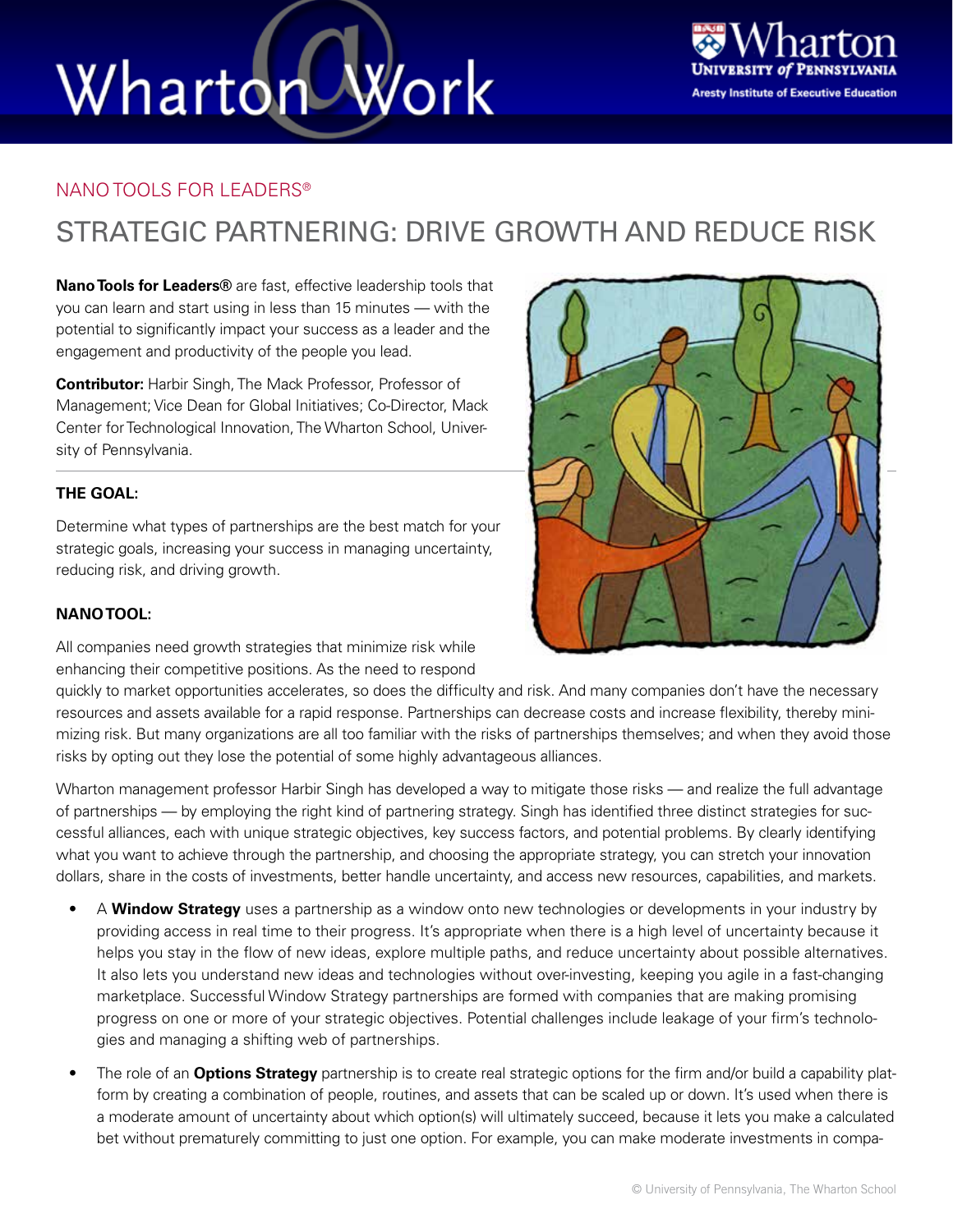## Wharton Work



nies with new technologies or services, with options to expand your involvement if the firm becomes a winner. The potential challenge of this strategy is that companies are often reluctant to shift quickly after investing.

• A **Positioning Strategy** partnership is appropriate when there is a low level of uncertainty and you want to partner with another firm to create a best-in-class advantage. It can help you achieve scale- or scope-based advantages, optimize market segmentation, or acquire a new customer base. Successful Positioning Strategy partnerships are formed between firms with complementary capabilities who seek to create a combination with the best capabilities in the industry.

#### **HOW COMPANIES USE IT:**

- The Medicines for Malaria Venture (MMV) partners with dozens of pharmaceutical and biotech companies to manage a large and diverse portfolio of antimalarial drug projects. MMV's partnerships are part of its **Window Strategy**, which aims to build a strong pipeline of molecules leading to new medicines needed to eradicate malaria. The strategy reduces the R&D timeline while increasing the number of potential effective medicines.
- French oil and gas company Total works with partners to improve the efficiency of alternative energy source Dimethyl ether, methoxymethane (DME)'s direct synthesis process. Total is experimenting with pre-commercial production of DME fuel from a pulp residue known as spent liquor as part of a European consortium led by Volvo. This partnership represents an **Options Strategy**, in which there is some uncertainty about both the energy source and the most effective, economical, method of production. By working with the consortium, Total has the opportunity to access future winning technologies while committing a limited amount of resources.
- Renault and Nissan began their highly successful partnership in 1999. The goal of their shared **Positioning Strategy**  is to achieve ranking among the world's top automakers in terms of quality and value, new technologies, and profit. In an industry that experiences relatively low levels of uncertainty, the two companies together create positional advantages that neither could achieve alone.

#### **ACTION STEPS:**

The following steps will help you determine which type of strategic partnership will help you best meet your needs and deal with current levels of uncertainty as they impact returns on the business.

- 1. Identify the goal(s) that you want to achieve from the partnership: (A) Do you need to track technologies or developments in your industry, learn what they mean, and stay in the flow of ideas? or (B) Are you seeking to create new options for the firm and/or build a capability platform? or (C) Are you looking for scale-based advantages, market segmentation, or a new customer base?
- 2. As you look at the level of financial and managerial resources you plan to invest in a new venture, consider both the magnitude and the level of uncertainty about the expected returns. The role, scope, and nature of alliances will change depending upon the degree of uncertainty faced by the firm. Are you experiencing (A) high levels of uncertainty, with a wide range of risky options for growth; (B) moderate levels of uncertainty, under which you can make some strategic bets on a narrower range of growth options; or (C) relatively low levels of uncertainty, when growth is possible primarily by increasing scope and/or scale?
- 3. Identify your partnering strategy based on your answers to questions one and two. "A" answers would lead to a Window Strategy; "B" answers to an Options Strategy; and "C" answers to a Positioning Strategy. Once you've